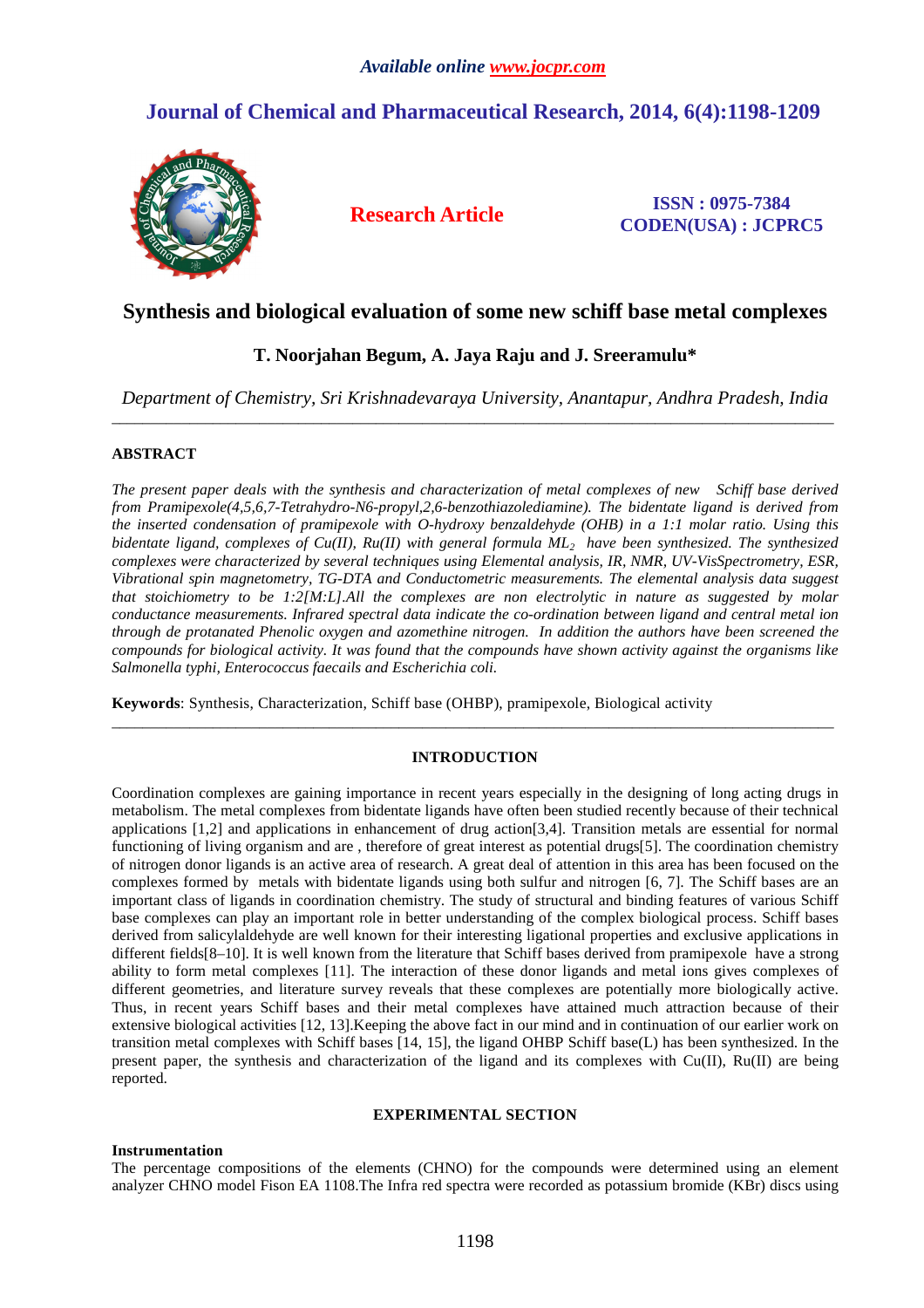a JASCO FT/IR-5300.The 1H (400Hz) nuclear magnetic resonance spectra were recorded using the ACF200 Broker Germany Spectrometer. Ultraviolet Spectra were recorded using Perkin-Elmer lab India UV-Vis Spectrometer. The Electron spin resonance spectra were recorded using the JES-FA Series and TG-DTA spectra were recorded using the SPTQ600 PA, Thermo gravimetric analyses of the metal complexes were carried out by using the Perkin Elmer system in thermal analysis centre Stick Cochin. Melting points were measured on a unimelt capillary melting point apparatus. All materials used in this investigation were purchased from Sigma/Aldrich and AR (Merck). Solvents used were of reagent grade and purified before use by the standard methods.

*\_\_\_\_\_\_\_\_\_\_\_\_\_\_\_\_\_\_\_\_\_\_\_\_\_\_\_\_\_\_\_\_\_\_\_\_\_\_\_\_\_\_\_\_\_\_\_\_\_\_\_\_\_\_\_\_\_\_\_\_\_\_\_\_\_\_\_\_\_\_\_\_\_\_\_\_\_\_*

### **Preparation of the ligand and its metal complexes: (Preparation of Pramipexole and O-Hydroxy benzaldehyde Schiff base (OHBP))**

Pramipexole 4.22g (0.02mole) and O- Hydroxy benzaldehyde 2.442g (0.02mole) were dissolved in 25ml of methanol were taken in 250ml borosil reflection flask and 1 ml of triethylamine .The mixture was refluxed for 3 hour on water bath and then cooled to room temperature, cream colored sharp needles were separated out and washed with methanol and dried in vacuum desiccators over CaCl2 anhydrous.

For the Preparation of Cu(II) and Ru (II) metal chloride salts were used. Dissolve  $3.1532g(0.01 \text{ Mole})$  mewly synthesized ligand in adequate of methanol. To this solution, aqueous solution of 1.3434 g(0.01Mole) and 1.718g (0.01Mole) metal chlorides, and 1 ml of Sodium acetate. The mixture was refluxed for 6hours in a water bath and then cooled to room temperature, light green colored, dark brown colored sharp needles were separated out. The coloured metal complexes were washed with water and then methanol, and were recrystalised from ether and dried in vacuum dessicator over CaCl2 anhydrous. The elemental analysis was carried out for the newly synthesized ligand metal complexes. The prepared metal complexes were in 1:2 ratio. Ligands and metal complexes analytical data was tabulated in Table-1.

|                  |       |            |             | Complex                                |                                          |
|------------------|-------|------------|-------------|----------------------------------------|------------------------------------------|
|                  |       |            | <b>OHBP</b> | $Cu(OHBP)$ <sub>2</sub> X <sub>2</sub> | $Ru(OHBP)$ <sub>2</sub> $X$ <sub>2</sub> |
| Molecular weight |       |            | 315.324     | 730.188                                | 767.17                                   |
| Co lour          |       |            | cream       | Light green                            | Dark brown                               |
| Yield            |       |            | 73          | 72                                     | 74                                       |
| M.P              |       | 160-162    | 182-184     | 190-192                                |                                          |
|                  | $C\%$ | Calculated | 64.76       | 55.87                                  | 53.14                                    |
|                  |       | Found      | 64.45       | 55.66                                  | 52.98                                    |
|                  | H%    | Calculated | 6.66        | 6.29                                   | 5.99                                     |
|                  |       | Found      | 6.06        | 6.12                                   | 5.44                                     |
| Elemental        | $N\%$ | Calculated | 13.33       | 11.50                                  | 10.94                                    |
| Analysis         |       | Found      | 13.11       | 11.23                                  | 10.56                                    |
|                  | O%    | Calculated | 5.079       | 8.764                                  | 8.342                                    |
|                  |       | Found      | 4.999       | 8.223                                  | 8.001                                    |
|                  | M%    | Calculated |             | 8.70                                   | 13.16                                    |
|                  |       | Found      |             | 8.22                                   | 12.99                                    |

#### **Table-1: Analytical data of the ligand and their metal complexes**

## **RESULTS AND DISCUSSION**

## **Infrared spectral analysis**

Infrared spectra were recorded with a JASCO FT/IR-5300 Spectrometer (4000-400cm-1) using KBr pellets. By utilizing this spectroscopy, the presence of important functional groups in the compound can be identified. Table2 through light on the observation made in analyzing IR spectra of ligand and metal complexes. The typical IR spectra are presented in the Fig.1, 2 and 3.

## **Interpretation of OHBP and Cu(II) and Ru(II)complexes**

The Infrared spectrum of the ligand was compared with the spectra of Cu(II) and Ru(II) complexes. The data was summarized in table along their assignment. The typical IR spectra were shown in Fig.1, 2 and 3. The IR spectrum of the ligand has shows broad band at 1648 cm<sup>-1</sup> [<sup>14</sup>], which was assigned to due  $\nu$ C=N stretching of azomethine group. In complexes this band was shifted to lower regions, 1621 cm<sup>-1</sup> and 1600 cm<sup>-1</sup>[<sup>15]</sup> for Cu(II) and Ru(II) complexes respectively, suggesting the involvement of azomethine group( $\geq C=N$ ) group in complexation. This was due to the reduction of electron density on Nitrogen. There by indicating the coordination of the metal in through the nitrogen atoms.

The IR spectra of metal chelates shows the disappearance of the  $v(OH)^{[16]}$  bond at 3424 cm<sup>-</sup>1. It indicates the proton displacement from the Phenolic (OH) group on complexation. Thus bonding of the metal ions to the ligands under investigation takes place through a covalent link with oxygen of the Phenolic group. The IR spectra of  $Cu(II)$  and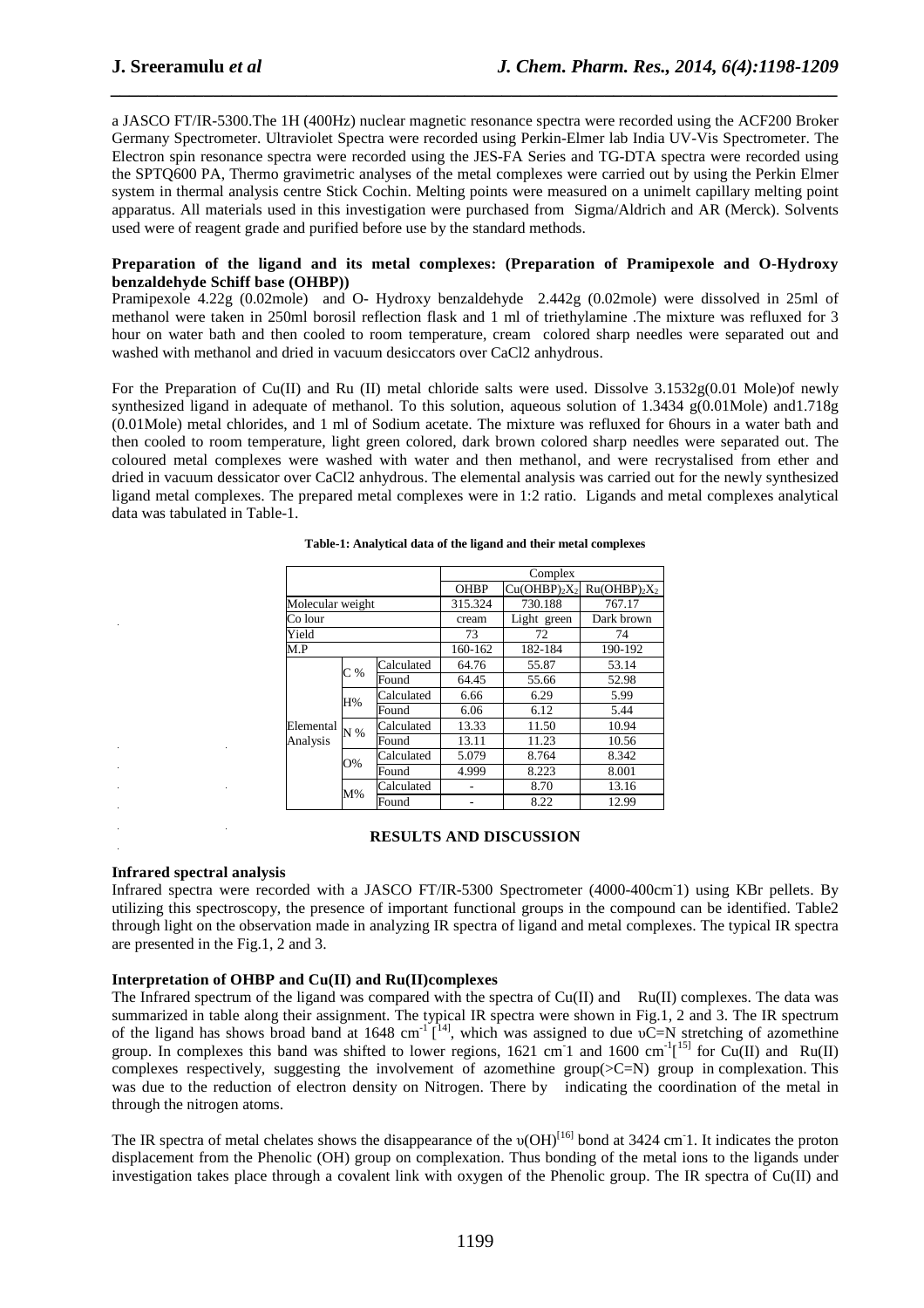Ru(II) metal complexes exhibit a broad band  $^{[17]}$  around 3440 cm 1 and 3419 cm<sup>-1</sup> respectively, which can be assigned to υ(OH) of water molecules associated with complex formation. New bands were observed in the complexes, which were not observed in ligand. The bands at  $744 \text{ cm}^{-1}$  and  $772 \text{ cm}^{-1}$  were assigned to stretching frequencies of (M-O), the band at 480cm<sup>-1</sup> and 490cm<sup>-1</sup><sup>[18]</sup> were assigned to the stretching frequencies (M-N) respectively<sup>[19-21]</sup>.

*\_\_\_\_\_\_\_\_\_\_\_\_\_\_\_\_\_\_\_\_\_\_\_\_\_\_\_\_\_\_\_\_\_\_\_\_\_\_\_\_\_\_\_\_\_\_\_\_\_\_\_\_\_\_\_\_\_\_\_\_\_\_\_\_\_\_\_\_\_\_\_\_\_\_\_\_\_\_*

**Table-2: The important IR bands of the Ligand and Their Metal Complexes** 

| Compound       |      | OH(Water)   vOH (Phenolic)   vC=N   vN-H   vM-O   vM-N   vC-H |      |      |     |     |      |
|----------------|------|---------------------------------------------------------------|------|------|-----|-----|------|
| <b>OHBP</b>    | -    | 3424                                                          | 1648 | 3320 |     |     | 2958 |
| Cu(OHBP)2      | 3440 | -                                                             | 1621 | 3347 | 744 | 480 | 2788 |
| $Ru(OHBP)_{2}$ | 3419 | ٠                                                             | 1600 | 3322 |     | 490 | 2750 |



## **IR spectrum of Cu(OHBP)2 complex**



#### **IR spectrum of OHBP ligand**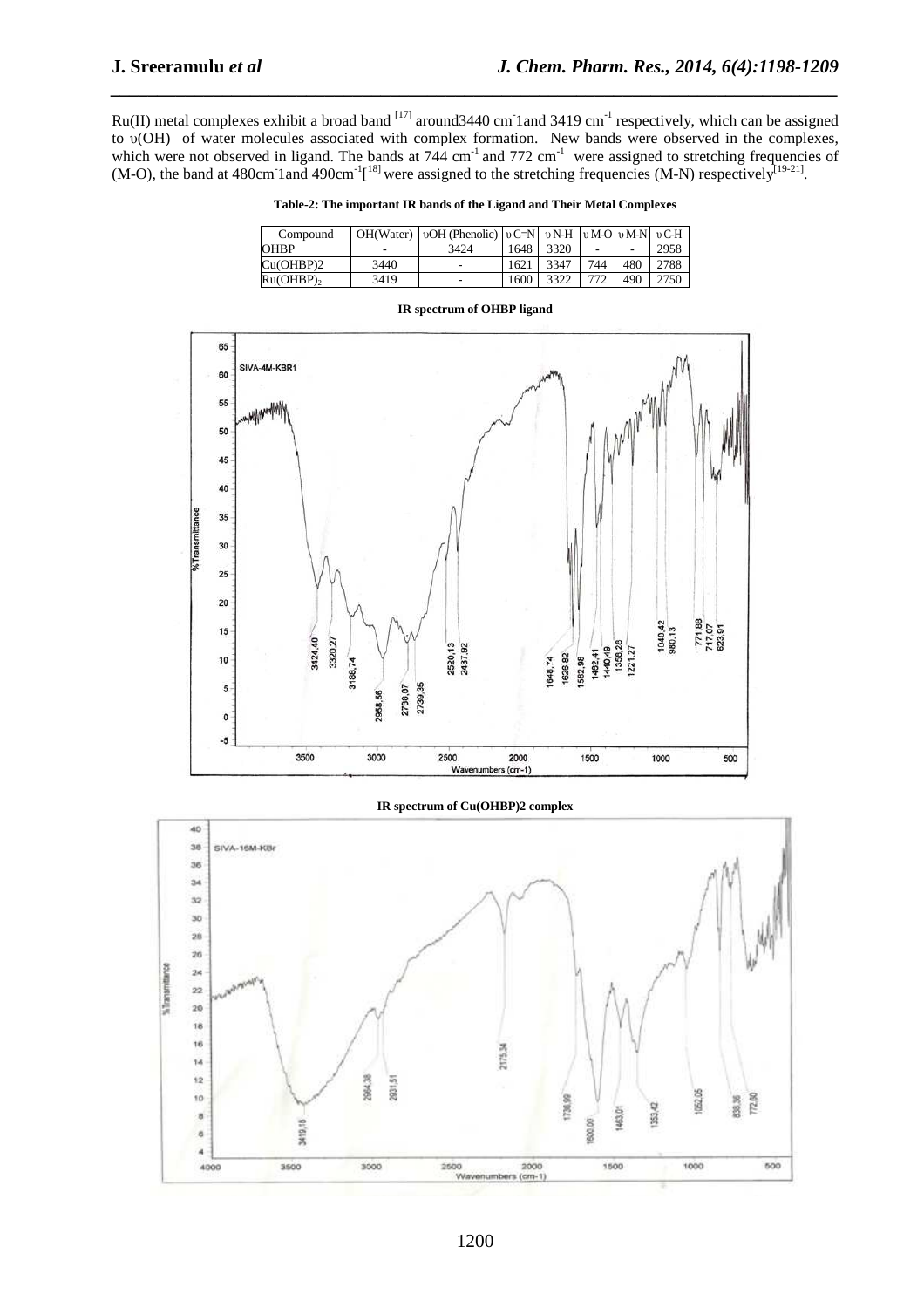## *\_\_\_\_\_\_\_\_\_\_\_\_\_\_\_\_\_\_\_\_\_\_\_\_\_\_\_\_\_\_\_\_\_\_\_\_\_\_\_\_\_\_\_\_\_\_\_\_\_\_\_\_\_\_\_\_\_\_\_\_\_\_\_\_\_\_\_\_\_\_\_\_\_\_\_\_\_\_* **IR spectrum of Ru(OHBP)2 complex**



## **NMR Spectrum of OHBP Ligand and its Metal complexes**

The <sup>1</sup>H NMR spectra of ligand and metal complexes in DMSO-d6 as solvent were given in fig,4and5.The chemical shift values of the ligand and metal complexes were shown in Table-3. Ligand showssingletat6.3ppm <sup>[21]</sup>, which is due to protons bonded to Schiff base group. On complexation this band was shifted to low field regions 6.66ppm and 7.5ppm for Cu (II) and Ru (II) complexes respectively. This shift indicates the shielding of azomethine. The aromatic ring protons forms a multiplet at 6.37-6.41ppm, methelene protons forms a singlet in the region2.5ppm-1.70ppm hydroxyl proton <sup>[22]</sup> shows singlet at 5.71ppm, which was disappeared in the complexes.

In the 1H NMR spectrums of the Cu (II) and Ru (II) complexes the signal due to azomethine protons were shifted 6.3ppm to 6.66-7.5ppm respectively. This shifting indicates the deshielding of the azomethine group. The aromatic ring protons that are seen in the 7.2 - 7.3 ppm<sup>[22]</sup> become broad and less intense compared with the corresponding Schiff base. In complexes the aromatic ring protons at7.2-7.3ppm become broad and less intense, compared with Schiff base. The following complexation to the metal ion2.82ppm in the case of  $Cu(II)$  and Ru (II) complexes indicates the complexation of water molecules by coordination with metal ion.

| Compound                | $H-C=N$ | $Ar-H$    | $OH-H2O$ | CH <sub>2</sub> | $Ar-OH$ | N-H  |
|-------------------------|---------|-----------|----------|-----------------|---------|------|
| <b>OHBP</b>             | 6.3     | 6.37-7.65 | ۰        | $2.5 - 1.70$    |         | 8.53 |
| $Cu(OHBP)$ ,            | 6.66    | 6.9-7.32  | 4.717    | 2.82-292        | ۰       | 9.56 |
| $Ru(OHBP)$ <sub>2</sub> | 7.5     | 6.41-7.0  | 4.699    | 1.14-2.85       | ٠       | 8.35 |

|  |  | Table-3: <sup>1</sup> H NMR Spectrum of the ligands and its metal complexes in DMSO-d6 in ppm |  |  |
|--|--|-----------------------------------------------------------------------------------------------|--|--|
|--|--|-----------------------------------------------------------------------------------------------|--|--|

#### **Conductivity measurements**

The molar conductance of complexes in DMF  $({\sim}10^{-3}$  M) was determined at 27+20C using Systronic 303 direct reading conductivity bridge. A known amount of solid complexes is transferred into 25ml standard flask and dissolved in diethyl formamide (DMF). The contents are made up to the mark with DMF.

The complex solution is transferred into a clean and dry 100ml beaker. The molar conductances of the complexes were less than 20 Ohm<sup>-1</sup> cm2 mol<sup>-1</sup> indicating the Non-electrolytic nature. These values suggest non-electrolytic nature of the present complexes. The molar conductance values of these metal complexes are given in the Table 4.

### **Table-4: Conductance data for Metal-OHBP Complexes: Cell constant: 1.00**

| S. No.   | <b>Metal Complex</b> | Conductance<br>Ohm-'     | Specific Conductance<br>$Ohm-1 cm-1$ | Molar Conductance<br>Ohm $1 \text{ cm}$ $2 \text{ mol}^{-1}$ |
|----------|----------------------|--------------------------|--------------------------------------|--------------------------------------------------------------|
|          | Cu(OHBP)             | $0.00019 \times 10^{-3}$ | $0.00019 \times 10^{-3}$             |                                                              |
| <u>.</u> | Ru(OHBP)             | $0.00020 \times 10^{-3}$ | $0.00020 \times 10^{-3}$             |                                                              |

## **Electronic spectra**

In UV-Visible electromagnetic radiation, the transitions are associated with the electronic energy levels of the compound under investigation. The electronic spectra were recorded on a Thermo Spectronic Heylosa spectrophotometer. The transition metal ions occur in a variety of structural environments. Because of this, the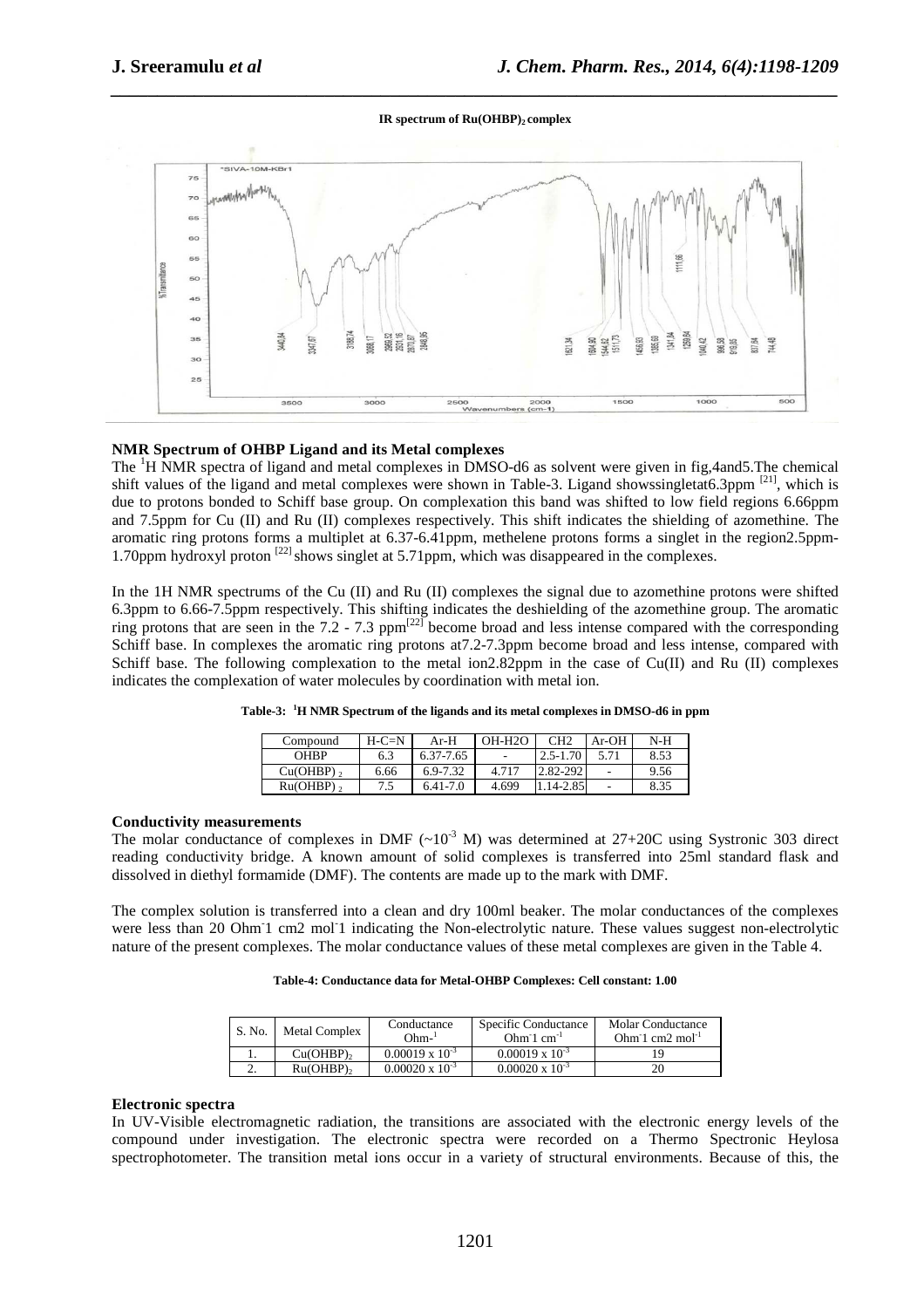electronic structures are extremely varied. The electronic structures have been identified with UV-Visible spectroscopy OHBP and its metal complexes:

*\_\_\_\_\_\_\_\_\_\_\_\_\_\_\_\_\_\_\_\_\_\_\_\_\_\_\_\_\_\_\_\_\_\_\_\_\_\_\_\_\_\_\_\_\_\_\_\_\_\_\_\_\_\_\_\_\_\_\_\_\_\_\_\_\_\_\_\_\_\_\_\_\_\_\_\_\_\_*

The electronic spectral of ligand and its metal complexes were given in the transitions were reported in the Table-5. Ligand shows signal band at 310 nm, assigned to ∏─∏\* transition. In complexes this band was shifted to higher wavelength regions. New bands were observed in the complexes at corresponding to the charge transfer transitions. In high convention spectra of complexes d-d transitions were observed in visible region.

|  |  | Table-5 : Electronic spectral data |  |  |
|--|--|------------------------------------|--|--|
|--|--|------------------------------------|--|--|

| Complexes    | $\lambda$ max of the complex in nm | $\lambda$ max of the ligand in nm |
|--------------|------------------------------------|-----------------------------------|
| $Cu(OHBP)$ , | 326                                | 310                               |
| $Ru(OHBP)$ , | 337                                | 310.                              |

#### **Electronic spin resonance spectra**

In the present study the X-band (~9.3GHz) ESR spectra of Cu(II) and Ru(II) complexes in DMF were recorded at room temperature and at liquid nitrogen temperature (LNT) on a JES-FA SERIES spectrometer. DPPH radical was used as a field maker.

### **Analysis of OHBP through ESR spectra of Cu (II) complex**

The ESR spectra of the complex in poly crystalline state exhibit only one broad signal, which is attributed to dipolar broadening and enhanced spin lattice relaxation. Anisotropic spectra obtained for these complexes in DMF at LNT and representative ESR spectra of Cu (II) complexes were presented inFig.7.Inthislowtemperature spectrum, four peaks of small intensity have been identified which are considered to originate from  $g_{\parallel}$  component. The spin Hamiltonian, orbital reduction and bonding parameters of the Cu(II) complex was presented in Table 6. The g<sub>||</sub> and  $g_{\perp}$  are computed from the spectrum using DPPH free radical as g marker. Kvelson & Neiman<sup>[23]</sup> have reported that  $g_{\parallel}$  value is less than 2.3 for covalent character and is greater than2.3forioniccharacterofthe metal-ligand bond in complexes. Applying this criterion, the covalent bond character can be predicted to exist between the metal and the ligand complexes  $^{[24]}$ . The trend g<sub>||</sub>>gave> g⊥> 2.0023 observed for the complex suggest that the unpaired electron is localized in dx2- y2 and dz2 orbital of the cupper (II) ions for the complex. It is observed that G value for these complexes are greater than four and suggest that there are no interactions between metal-metal centers in DMF medium.

The ESR parameters  $g_{\parallel}$ ,  $g_{\perp}$ , A $\parallel^*$  and A $\perp^*$  of the complexes and the energies of d-d transitions are used to evaluate the orbital reduction parameters  $(K_{\parallel}, K^{\perp})$  the bonding parameters  $(\alpha^2)$ , the dipolar interaction(P)<sup>[25]</sup>. The observed  $K_{\parallel} < K^{\perp}$  indicates the presence of out of plane Pi-bonding. The  $\alpha^2$  values for the present chelates lie in the range 0.42-0.48 and support the covalent nature of these complexes. Giordano and Bereman suggested the identification of bonding groups from the values of dipolar term P. The reduction of P values from the ion value (0.036cm-1) might be attributable to the strong covalent bonding. The values of P obtained for the present complexes in between 0.029- 0.036cm<sup>-1</sup>and remain consistent with bonding of metal ions to oxygen and nitrogen donor atoms respectively. The shape of ESR lines, ESR data together with the electronic spectral data suggest an octahedral geometry for these complexes  $[^{26}]$ .

#### **Table-6: Spin Hamiltonian and orbital reduction parameters of copper and Manganese complexes in DMF solution**

| Parameters      | $Cu(OHBP)$ <sub>2</sub> |
|-----------------|-------------------------|
| g∥              | 2.04559                 |
| g⊥              | 1.99000                 |
| gave            | 2.00853                 |
| G               | 3.8201                  |
| 冰<br>A۱         | 0.0182                  |
| $A_{\perp}$ *   | 0.0022                  |
| Aave $*$        | 0.0081                  |
| d-d             | 13500                   |
| $K_{\parallel}$ | 0.8891                  |
| K+              | 0.9824                  |
| p*              | 0.036                   |
| α2              | 0.420                   |

## **Magnetic susceptibility measurements of copper (II) and Ruthenium (II) complexes**

The effective magnetic moment values for all the complexes are represented in the Table.7.Thereare considerable orbital contribution and effective magnetic moments for octahedral complex at room temperature. The magnetic moments of the present  $(OHBP)$ <sub>2</sub> Cu complex is 4.82 B.M. and the value is less than the spin only value, it shows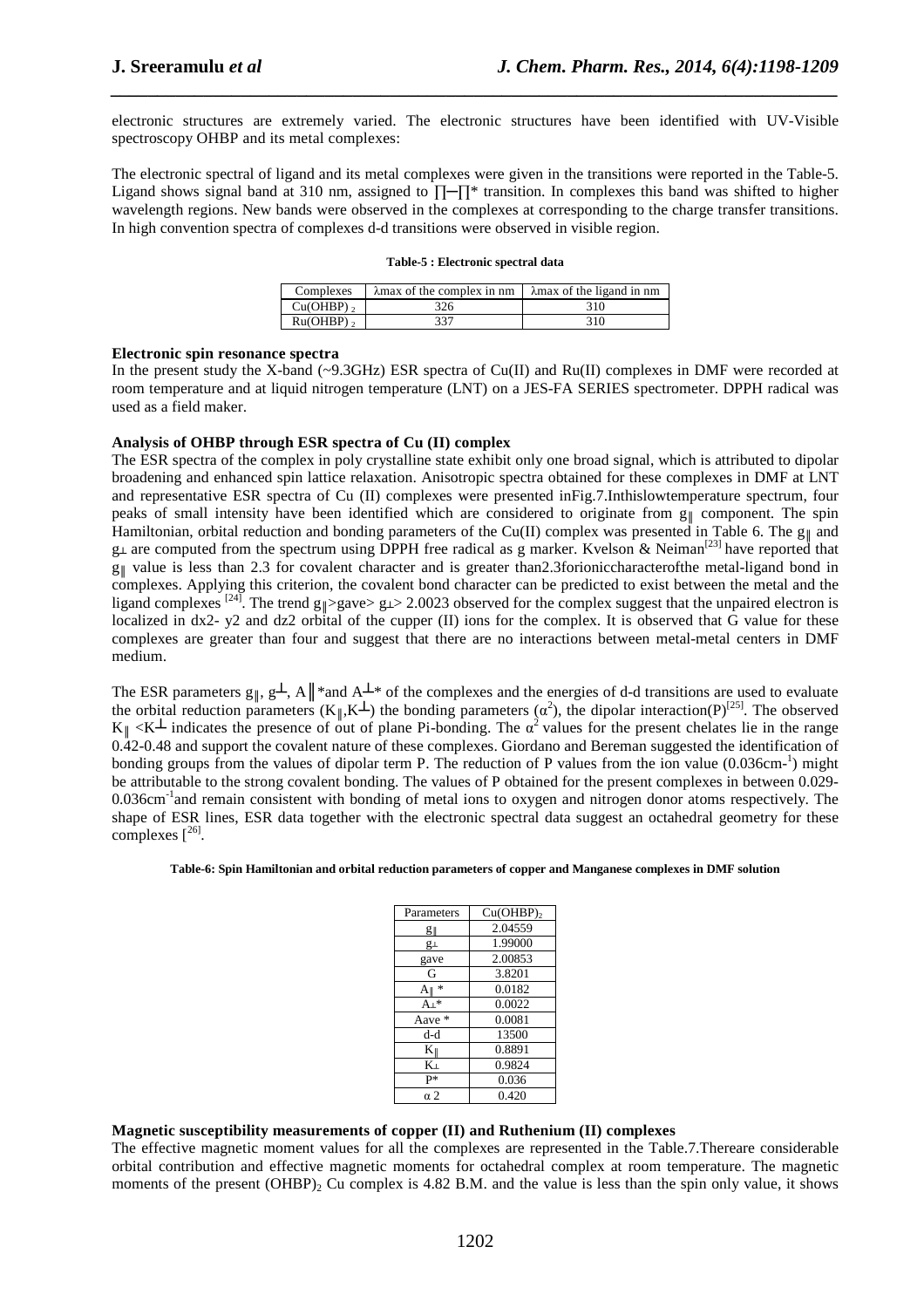reduced Para magnetism, which suggest the formation of low-spin complex having octahedral geometry. The magnetic moments of the present  $(OHBP)$ , Ru complex is 1.79 B.M. and this value is less than the spin-only value, showing reduced paramagnetism, which suggest the formation of flow-spin complex having square planar.

*\_\_\_\_\_\_\_\_\_\_\_\_\_\_\_\_\_\_\_\_\_\_\_\_\_\_\_\_\_\_\_\_\_\_\_\_\_\_\_\_\_\_\_\_\_\_\_\_\_\_\_\_\_\_\_\_\_\_\_\_\_\_\_\_\_\_\_\_\_\_\_\_\_\_\_\_\_\_*

| S. No. | <b>Metal Complexes</b> | Effect. In B.M. |          | Number of unpaired |
|--------|------------------------|-----------------|----------|--------------------|
|        |                        | Theoretical     | Observed | electron           |
|        | Cu(OHBP)               | 4.90            | 4.82     |                    |
| ـ.     | $Ru(OHBP)$ ,           | 1.68            | .79      |                    |

|  |  | Table-7: Magnetic moments of copper and Ruthenium |
|--|--|---------------------------------------------------|
|  |  |                                                   |

## **Thermal analysis**

The thermal studies of these complexes are carried out to know the stability of the complexes on thermal decomposition, as well as to know the different final products that are obtained in thermal decomposition having novel catalytic properties.

## **Study of OHBP and its Cu (II) and Ru (II)metal complexes by TGA-DTA spectra**

Thermo analytical data of metal complexes were given in the Table.8. The representative thermo grams were shown in the fig.8 and 9. The Cu complexes are thermally stable up to  $1000^{\circ}$ C. The first stage of the decomposition corresponding to endothermic dehydration of the complex and the two lattice water molecules are lost in the temperature range 120-140<sup>0</sup>C to give anhydrous complex<sup>[28]</sup>. The second decomposition stage with two endothermic is known as stable intermediate formed around  $380-440\ {}^{0}C^{[29-30]}$  Exothermic decomposition express to give the corresponding metal oxides as final decomposition product at a high temperature i.e. above  $600^{\circ}$ C. The decomposition behaviour of the complexes was observed in nitrogen atmosphere. All the experimental mass loss has shown Table.8. The Ru complexes are thermally stable up to  $1000^{\circ}$ C.

The first stage of the decomposition corresponding to exothermic dehydration of the complex and the two lattice water molecules are lost in the temperature range  $220{\text -}260^{\circ}$ C to give anhydrous complexes. The second decomposition stage with two exothermic is known as stable intermediate formed between  $270-440^{\circ}$ C. Exothermic decomposition express to give the corresponding metal oxides as final decomposition product at a high temperature i.e. above  $520^{\circ}$ C. The decomposition behaviour of the complexes was observed in nitrogen atmosphere. All the experimental mass loss has shown Table.8. At high temperatures, the corresponding metal oxides were formed, as stable products. All the experimental percentage mass loss was compared with the calculated weights. Based on thermal data it was shown that the stability order of the complexes was Cu (II)> Ru (II).

| Complex $X=H2O$                       | Molecular<br>weight in gms | Weight of the<br>complex take<br>in mgs | Temperature<br>Range during<br>weight loss in $0C$ | %of<br>fraction of<br>weight | Probable assignment                                                                            |
|---------------------------------------|----------------------------|-----------------------------------------|----------------------------------------------------|------------------------------|------------------------------------------------------------------------------------------------|
| [Cu.L2.X2]<br>$L = C_{17}H_{21}N_3SO$ | 730.18                     | 8.1910                                  | $120 - 140$<br>380-440<br>Above 600                | 15.64<br>64.53<br>10.77      | Loss of 2H2O molecule.<br>Loss of two L molecules.<br>Remaining residue<br>Corresponds to CuO. |
| [Ru.L2.X2]<br>$L = C_{17}H_{21}N_3SO$ | 767.17                     | 12.1630                                 | 220-260<br>270-440<br>Above 650                    | 11.33<br>52.81<br>7.55       | Loss of 2H2O molecule.<br>Loss of two L molecules.<br>Remaining residue<br>Corresponds to RuO. |

**Table 8 : Thermal analytical data of the Ligand and their metal complexes** 

## **Biological activity**

The author in this present investigation attempted to find out antibacterial activity of ligand and their metal complexes against Salmonella typhi, Enterococcus faecails and Escherichia coli choosing serial paper disc method Table 9.The results of the biological activity of the metal complexes indicated the following facts. A comparative study of the ligand and their complexes indicates that the metal chelates exhibited higher antibacterial activity than that of the free ligand. The increase in the antibacterial activity of metalchelates was found due to the effect of metal ion on the metal chelates which could be explained on the basis of overtones concept and chelation theory. On chelation the polarity of the metal ion reduced to a greater extent due to the overlap of the ligand orbital and partial sharing of positive charges of metal ion with donor groups. It was further noted that the delocalization of electrons over the whole chelate ring enhanced the lipophillicity of the complexes. This increase dlipophillicity<sup>[31]</sup> hanced the penetration of the complexes into lipid membrane and blocking the metal sites on enzymes of microorganism.

The zones of inhibition of the ligand metal complexes were in the Table.9. The activity was compared with zone of inhibition was measured in mm and reported in of Cu (II) and Ru(II) Complexes of Schiff, is found to be more.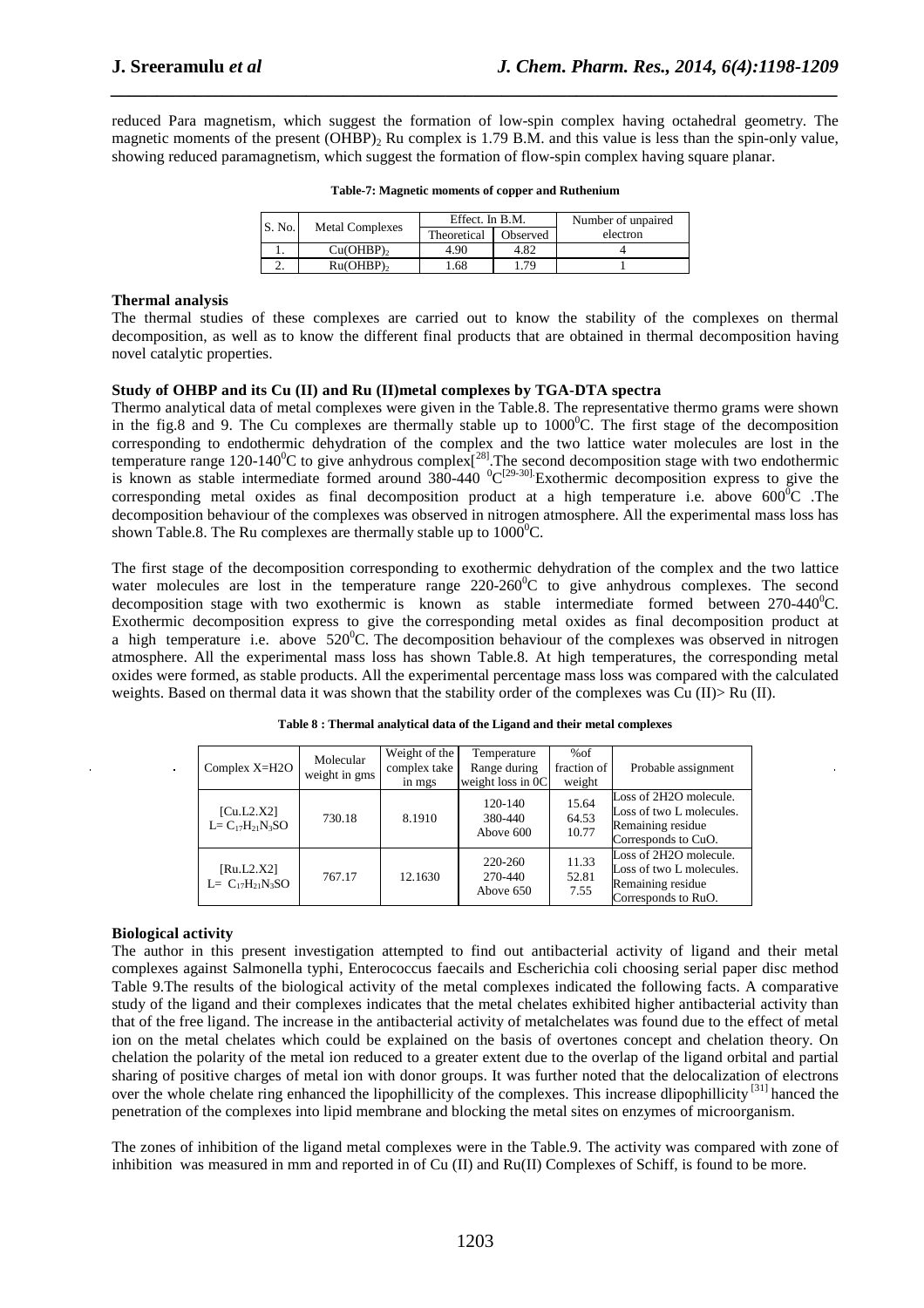| S.No. |                | Compound   Salmonella Typhi   Enterococcus Faecails   Escherichia coli |  |
|-------|----------------|------------------------------------------------------------------------|--|
|       | <b>OHBP</b>    |                                                                        |  |
|       | $Cu(OHBP)_{2}$ |                                                                        |  |
|       | $Ru(OHBP)_{2}$ |                                                                        |  |

#### **Table 9: Antibacterial Activity of the Metal complexes Total Area of Zone of clearance in mm**

*\_\_\_\_\_\_\_\_\_\_\_\_\_\_\_\_\_\_\_\_\_\_\_\_\_\_\_\_\_\_\_\_\_\_\_\_\_\_\_\_\_\_\_\_\_\_\_\_\_\_\_\_\_\_\_\_\_\_\_\_\_\_\_\_\_\_\_\_\_\_\_\_\_\_\_\_\_\_*

## **CONCLUSION**

The outcome of the above results confirms the stoichiometry of the complexes to be  $1: 2$  [M: L] as indicated by elemental analysis and conductometric measurements. IR spectra suggest that the ligand behaves as bidentate and coordinates to the central metal ion through azomethine nitrogen and phenolic –OH group. This has been further confirmed on the basis of NMR spectral studies. Thus, on the basis of above physicochemical and spectral studies the complexes are found to have higher biological activities as compared to the respective ligand and the parent drug that, somehow, justifies the purpose of the research work. The present work will be further extended to the synthesis of metal complexes using other biologically active metals and evaluation of their biological activities. All the metal complexes carry on charge and are thermally stable. As such no single technique is independent of predicting final structures of the complexes.

### **Acknowledgement**

The authors gratefully acknowledge the financial support provided by UGC. They are also indebted to CDRI, Lucknow, for providing the facilities of elemental analysis.The authors are thankful to the Director, Central Instruments Laboratory, University of Hyderabad for the help rendered in obtaining ESR and VSM graphs. They are thankful to IIT Madras for providing IR and NMR. They are also thankful to Sri Krishnadevaraya University, Anantapur for providing TG&DTA ,UV and Biological activity.

### **REFERENCES**

[1] N. Raman,V.Muthuraj, S. Ravichandran, and A. Kulandaisamy *Journalof Chemical Sciences*, **2003**.115(3) 161– 167,

[2] C. Briickner, S. J. Rettig, and D. Dolphin, *Inorganic Chemistry*, **2000**.39(2)6100–6106,

[3] Y. Prashanthi, K. Kiranmai, Ira. Kumar, S. Chityala, and V. K.Shivraj," *Bioinorganic Chemistry andApplications*, **2012**. 12(2)394–403,

[4] N. Raman, S. J. Raja, J. Joseph, A. Sakthivel, andJ.D.Raja, *Journal of the Chilean Chemical Society*,**2008**.53(3)1599–1604,

[5] E. Malhotra,N.K.Kaushik, and H. S. Malhotra, "*Indian Journalof Chemistry*, **2006** 45(2) 370–376.

[6] V. Muresan, L. S. Sbirna, S. Sbirna, C. I. Lepadatu, andN. Muresan,*Acta Chimica Slovenica*, **2001**, 48(3).439– 443.

[7] A. Choudhary, R. Sharma, M. Nagar, and M. Mohsin, *Journal of Enzyme Inhibition and Medicinal Chemistry*, **2011** 26(3) 394–403.

[8] L. Tatar, D. Ulku, and O. Atakol, *Acta Crystallographica C*,199 55(4)508–510.

[9] P. Piotr, H. Adam, P. Krystaian, B. Bogemil, and B. Franz, ""*Current Organic Chemistry*, **2009** 13(2)124–148.

[10] F. Shabani, L. A. Saghatforoush, and S. Ghammamy, "*Bulletin of the Chemical Society of Ethiopia*,**2010** 24(2)193–199.

[11] C. T. Supuran, "*Metal-Based Drugs*, **1996** 3(1) 25–30.

[12] S. Jain, N. K. Jain, and K. S. Pitre, *Journal of Pharmaceutical and Biomedical Analysis*, **2002**,29(5) 795–801.

[13] S. Chandra, D. Shukla, and L. K. Gupta, "*Journal of Indian Chemical Society*, **2008**,85,800–806, [14] S.Malik,

S. Ghosh, and L.Mitu, "*Journal of the Serbian Chemical Society*, **2011** 76(10)1387–1394.

[15] S. Ghosh, S. Malik, B. Jain, and M. Gupta, *Journal of Indian Chemical Society*,**2012**,89, 471–478, .

[16.] R.Sreenivasulu, J.Sreeramulu, K.Sudhakar Babu; *J.Electro.chem.Soc.,* India, **2005**, 54, 11

[17.] M.E.Hossain, M.N.Alam, J.Begum, M.Akbar Ali, M.Nagimuddin, F.E.Smith, R.C.Hynes; *Inorganic chimica Acta,* **1996**,249, 207-213.

[18.] T.J.Mabrye, K.R.Markham; in the Flavonoids, edited by J.B.Harborne, T.J.Mabry,H.Mabry,ChapmanandHall, Landon p.78 (**1975**).

[19]. W.Heiber, P.John; *J.Chem.Ber*., **1970** 103, 2161-2167

[20]. Z.Jawarska, C.Jose, J.Urbanski; *J.Spectrochim.Acta*, **1974**.30, 1161-1166

[21.] B.Singh, R.D.Singh; *Ind.J.Chem.,* **1982**, 21, 648-652.

[22.] TarekM.A.Ismail; *J.of Coordination Chem*., (**2006**).

[23]. A.H.Maki, B.R.Mcgarvey; *J.Chem.Phys*., 29, 31- 35 **1958**, 59(3) 255-270

[24]. M.A.Halcrow, L.M.L.Chia, X.Liu, E.J.L.Mclnnes, J.E.Davies, et al.; *Chem. Commun*., 2465 (**1998**).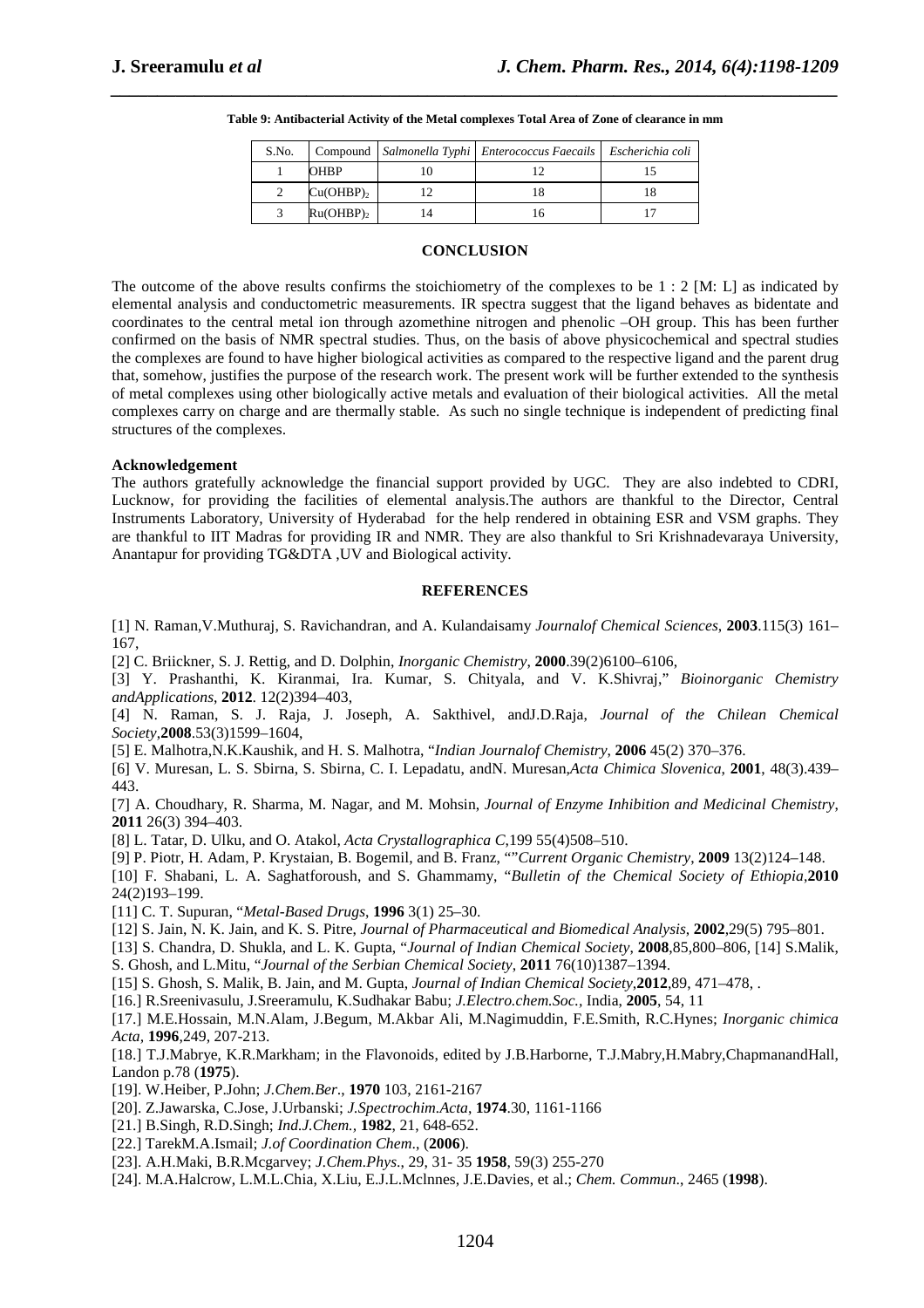[25]. M.R.Wagnar, F.A.Walker; *J.Inorg.Chem*., **1983**,22, 3021

[26] S Kumar and S Rahang. *Journal of Chemical and Pharmaceutical Research*. **2013**, 5(1): 45-48.

[27] UI Singh; RK Singh; WR Devi; CH Singh, *J. Chem. Pharm. Res*., **2012**, 4(2), 1130.

[28]S Prakash; VP Vaidya; KM Mahadevan; MK Shivananda1; PA Suchetan; B Nirmala; M Sunitha, *J. Chem.Pharm. Res.,* **2012**, 4(2), 1179.

*\_\_\_\_\_\_\_\_\_\_\_\_\_\_\_\_\_\_\_\_\_\_\_\_\_\_\_\_\_\_\_\_\_\_\_\_\_\_\_\_\_\_\_\_\_\_\_\_\_\_\_\_\_\_\_\_\_\_\_\_\_\_\_\_\_\_\_\_\_\_\_\_\_\_\_\_\_\_*

[29] IO Adeoye; OO Adelowo; OO Onawumi, *J. Chem. Pharm. Res*., **2012**, 4(1), 1.

[30] AK Mapari; KV Mangaonkar, *Int. J. ChemTech Res*., **2011**, 3(1), 477.

[31] M. Rajan; V. Kishor Kumar; P. Satheesh Kumar; K. Reddy Swathi, and S. Haritha, *J. Chem. Pharm. Res*., **2012**, 4(6), 2860

[32] P. Patel; D. Gor and PS. Patel, *J. Chem. Pharm. Res*., **2012**, 4(6):2906-2910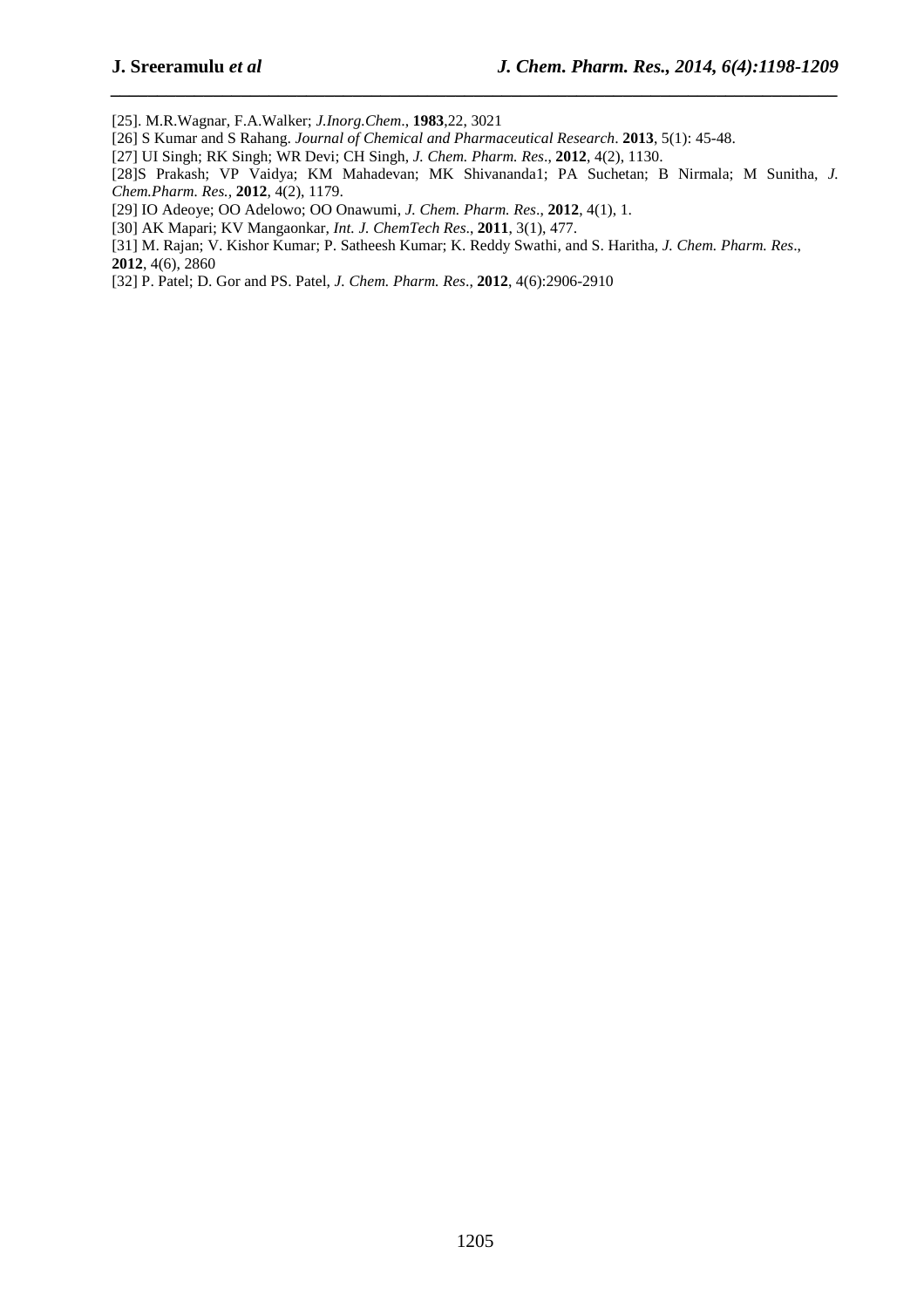*\_\_\_\_\_\_\_\_\_\_\_\_\_\_\_\_\_\_\_\_\_\_\_\_\_\_\_\_\_\_\_\_\_\_\_\_\_\_\_\_\_\_\_\_\_\_\_\_\_\_\_\_\_\_\_\_\_\_\_\_\_\_\_\_\_\_\_\_\_\_\_\_\_\_\_\_\_\_* **IR spectra of cu -OHBP complex** 



**IR Spectra of OHBP ligand** 

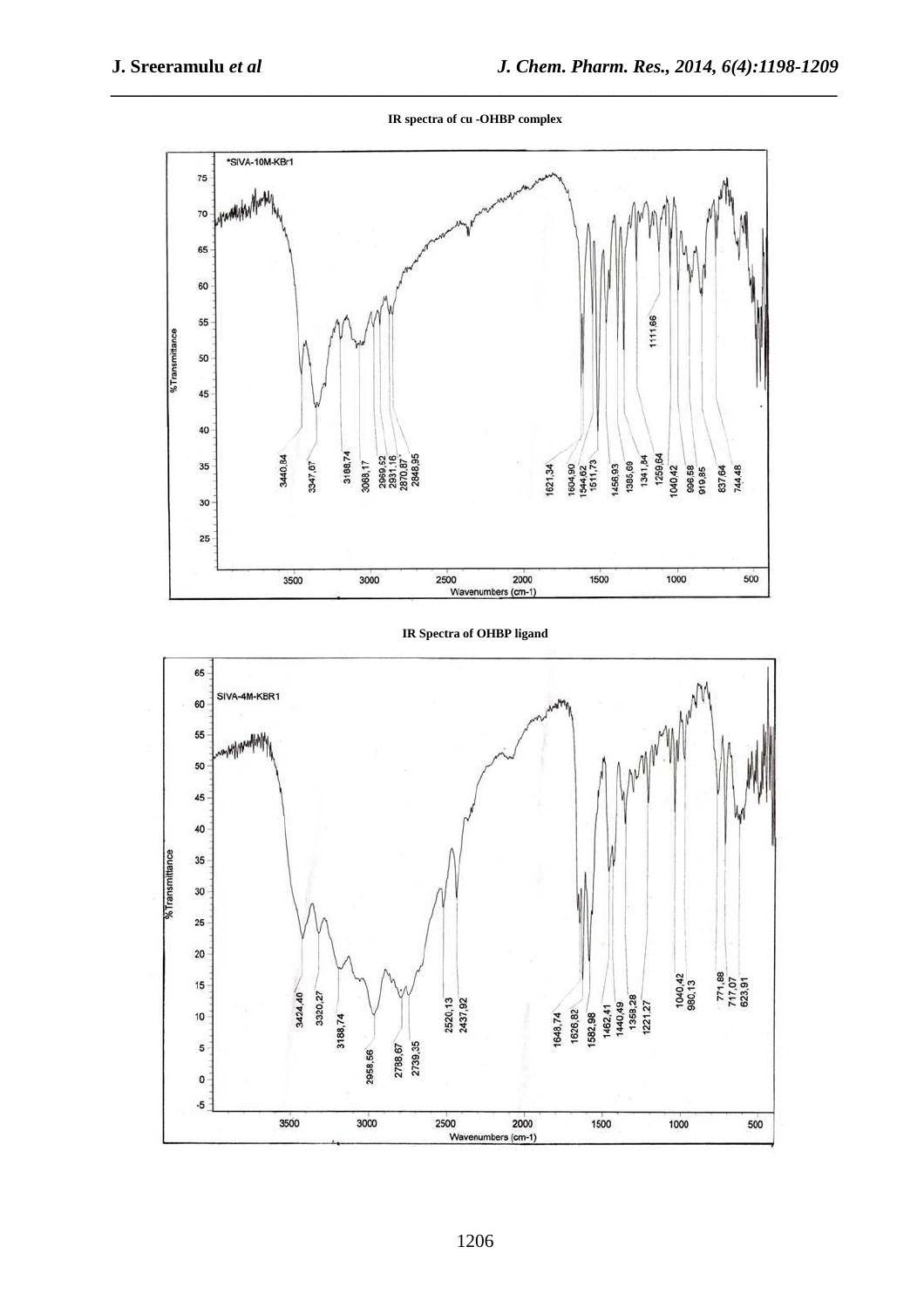*\_\_\_\_\_\_\_\_\_\_\_\_\_\_\_\_\_\_\_\_\_\_\_\_\_\_\_\_\_\_\_\_\_\_\_\_\_\_\_\_\_\_\_\_\_\_\_\_\_\_\_\_\_\_\_\_\_\_\_\_\_\_\_\_\_\_\_\_\_\_\_\_\_\_\_\_\_\_* **IR Spectra of Ru- OHBP complex** 



**NMR specra of Ru-OHBP complex** 

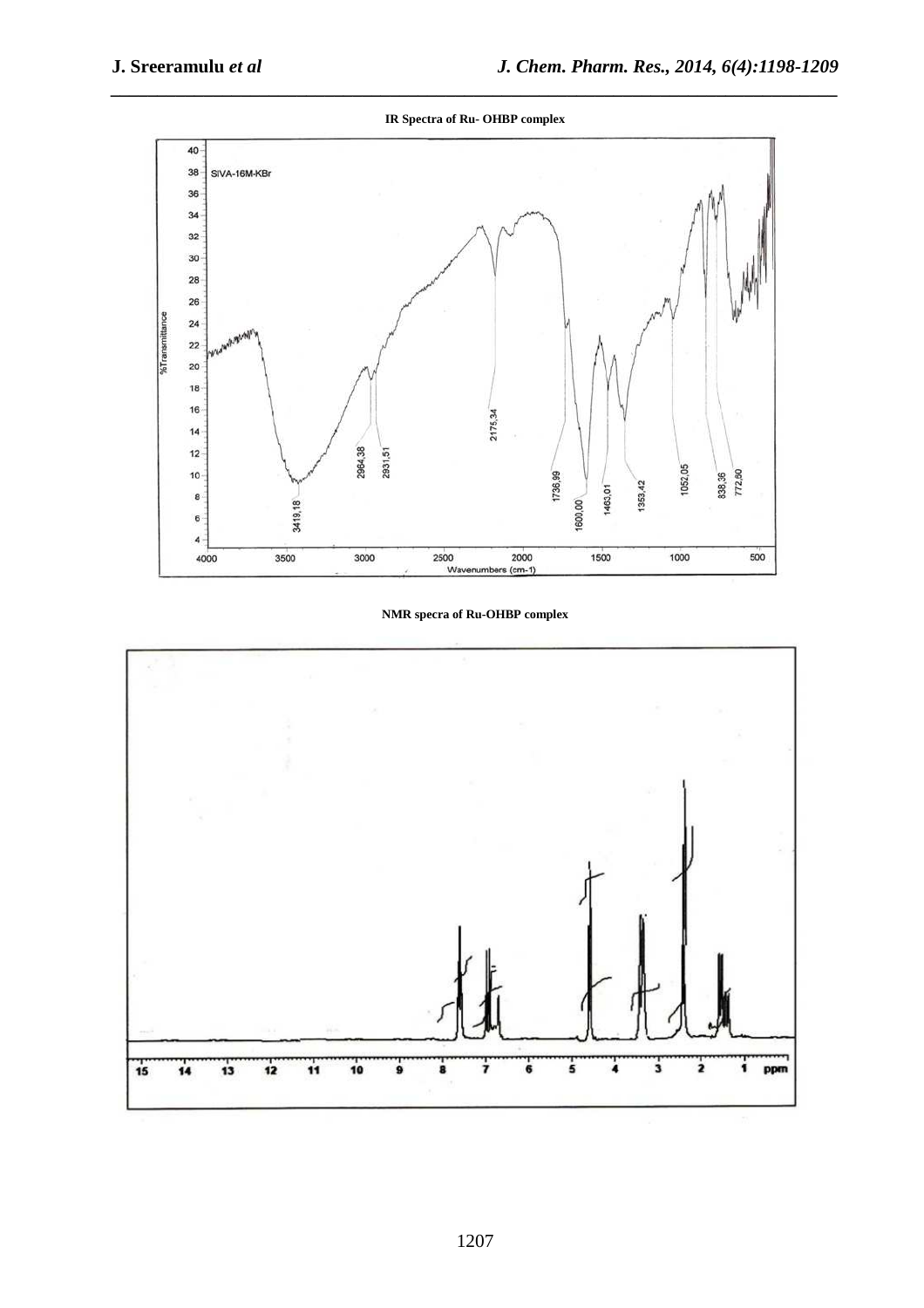*\_\_\_\_\_\_\_\_\_\_\_\_\_\_\_\_\_\_\_\_\_\_\_\_\_\_\_\_\_\_\_\_\_\_\_\_\_\_\_\_\_\_\_\_\_\_\_\_\_\_\_\_\_\_\_\_\_\_\_\_\_\_\_\_\_\_\_\_\_\_\_\_\_\_\_\_\_\_* **NMR spectra of Cu- OHBP complex** 



**NMR spectra of OHBP Ligand**